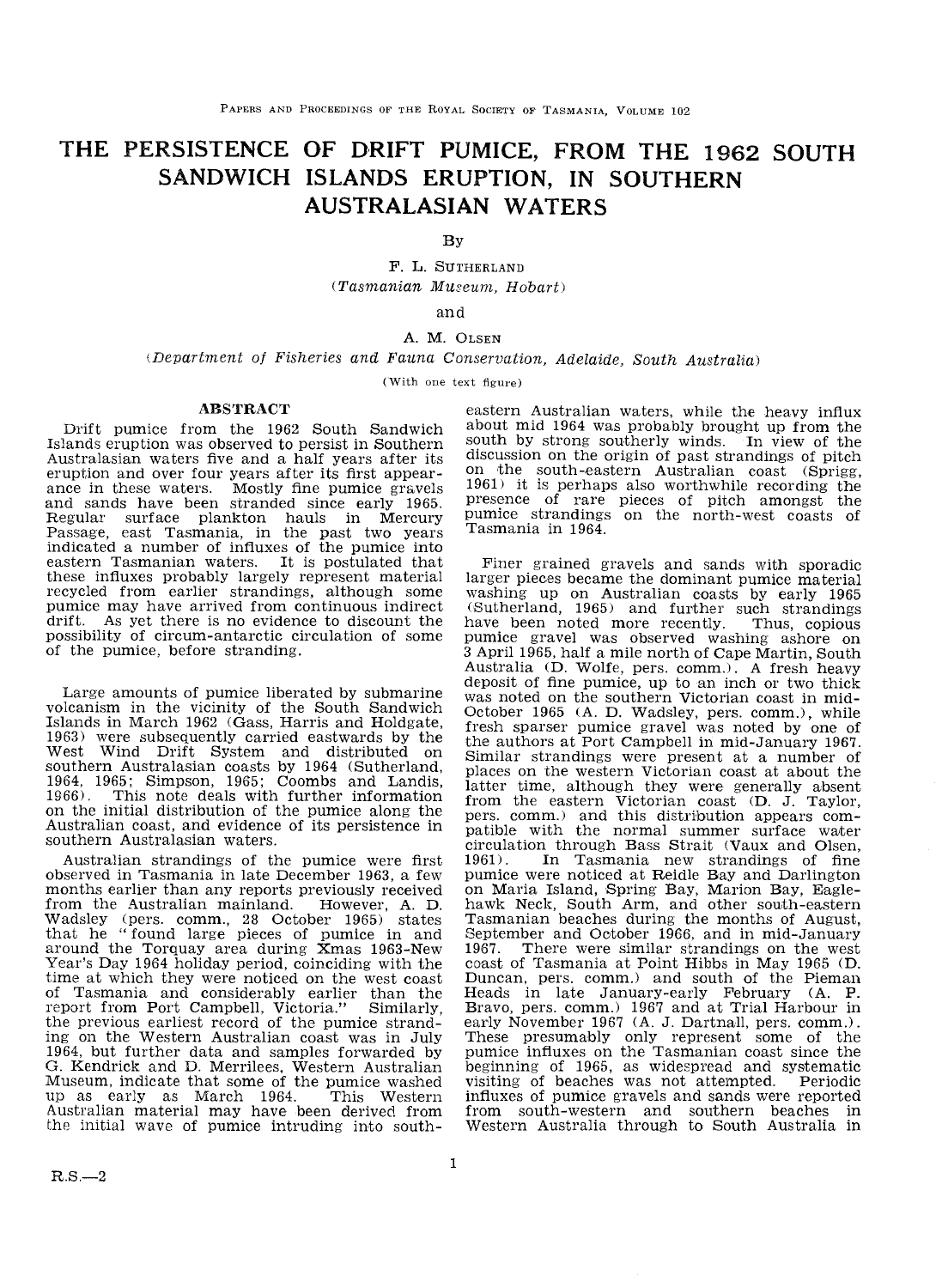July and early November 1966, and in about mid-January and mid-July 1967, while pieces much larger than usual were stranded on south-western beaches recently during August and September 1967 (D. Merrilees and G. Kendrick, pers. comm.). On examination, samples of pumice from a number of the above mentioned strandings and the South Sandwich Islands pumice were identical. Recent strandings of fine pumice were reported on the<br>south coast of New Zealand (C, A, Landis, pers. comm,) and although samples have not yet been obtained for examination it is likely that they also represent the South Sandwich Islands pumice.<br>Thus, a stranding at Mason Bay, Stewart Island on Thus, a stranding at Mason Bay, Stewart Island on<br>7th January 1967 has been described as follows<br>(Barlow, 1967); "There was a morning when the beach held an immense bridal-veil-miles of it. The receding tide had left behind an elaborate lace frill, flounce upon flounce, formed by millions of less-than-sago sized grains of pumice".

A detailed record of the occurrence of pumice in the surface waters of Mercury Passage, between the mainland of Tasmania and Maria Island, east Tasmania, was compiled by A. M. Olsen during surface plankton studies carried out over a period was either weekly or monthly over a day and night. The results (Table 1, fig. 1) indicate the presence of pumice at each plankton station with a positive sign and its absence with a negative, while double positives indicate the presence of particularly abundant pumice. Pumice was not detected in Mercury Passage on only five of the forty-four plankton sampling operations, namely 25/xi/65,  $25/x/66$ ,  $16/xi/66$ ,  $5/xii/66$ , and  $13/iv/67$ . In all the other sampling runs pumice was found at some, or all, of the plankton stations with particularly abundant pumice being found on  $23/xii/65$  and  $30/xii/65$ . These results clearly demonstrate the  $30/xii/65$ . These results clearly demonstrate the continued presence of drift pumice in these waters some four years after reaching Macquarie Island and some three and a half years after its initial sighting on the sparsely populated west Tasmanian coast. The reports of new strandings on previously The reports of new strandings on previously listed south-eastern Tasmanian beaches correspond with the presence of considerable quantities of pumice in plankton hauls in Mercury Passage. From these data it can be inferred that pumice influxes occurred  $(70\%$  or more appearances in plankton tows) in early November 1965 and early December 1965 to early March 1966, becoming particularly abundant in late December 1965; late June 1966 to mid-September 1966; early October 1966; early February 1967; and mid to late June 1967. Similarly, obvious absences of drifting pumice can be inferred (Le., pumice recovery from pumice can be inferred (i.e., pumice recovery from  $30\%$  or less of the plankton hauls on sampling runs) in late September, mid-October, and early to late November 1965; in late April, late September, early and late October, and mid-November to late December 1966; and in mid-March to early April 1967.

The southern coast of Tasmania is under the influence of the West Wind Drift System during both the summer and winter and therefore is not subject to the same influence of winter/summer surface water mass reversals as is northern and western Tasmania (Vaux and Olsen, 1961). Thus presumably much of the pumice appearing here

represents material derived from lower latitudes working northwards, particularly so during the winter circulation. The summer influxes however, may contain some material that has worked further northwards and is being returned down to this south-eastern Australian area. pumice, possibly a considerable proportion, presumably represents re-cycled material from earlier strandings. This is probably true for many of the sporadic larger pieces found amongst the fine material as some of these show only immature growths of barnacles, and hence have not been continuously afloat. Particularly heavy pumice deposits were recorded following the initial arrival of the pumice at Heard Island (Budd, 1964) and Macquarie Island (Simpson, 1965) and probably much of this material has since progressively washed off and floated elsewhere.

The persistence of the South Sandwich Island drift pumice in Australian waters indicates that its dispersion continues some five and a half years<br>after its eruption. This extensive volume of This extensive volume of pumice was probably all from the initial eruption in 1962, although the possibility of further ejections plete pattern of the pumice dispersion is not clearly known, but much of the material swept eastwards from its source appears to be dispersing into higher latitudes. Calculations based on the arrival times of the initial pumice front at various places in the Southern Ocean gave an average speed of travel of about 18 miles per day (Sutherland,  $1965$ ). On these figures the pumice front carried by the West Wind Drift System would circumnavigate the Southern Ocean by about September 1964, and reappear in Australasian waters by about December 1965, providing that there was continued passage of material past the South American land mass. Observations on floating objects in the Southern Ocean (Deacon, 1960), would seem to support the possibility of circumnavigation by some of Certainly, pumice was particularly abundant in the plankton hauls from Mercury Passage in late December (Table 1), but whether this was partly due to additional re-cycled material from the initial pumice front taking a longer indirect course or to the arrival of pumice recirculated around the Southern Ocean is debatable without further<br>evidence. In any event, the persistence of the In any event, the persistence of the pumice in Australian waters provides additional confirmation as to the length of time such material can remain buoyant and the extent to which it can disperse over oceanic waters.

#### ACKNOWLEDGMENTS

The authors wish to acknowledge the assistance of numerous persons who kindly supplied information on, and samples of, the pumice drifts. In particular, they would like to thank Messrs. G. Kendrick and D. Merrilees of the Western Australian Museum, Dr C. A. Landis, Ot.ago University, New Zealand, Dr A. D. Wadsley, C.S,LR.O., Melbourne, Victoria, Mr D. J. Taylor of Melbourne, Mr A. J. Dartnall and Miss E. Aves, Tasmanian Museum, Hobart, Mr D. C. Wolfe, Fisheries Division, Tasmanian Department of Agriculture, Hobart, and Mr I. B. Jennings, Chief Geologist, Tasmanian Department of Mines, Hobart.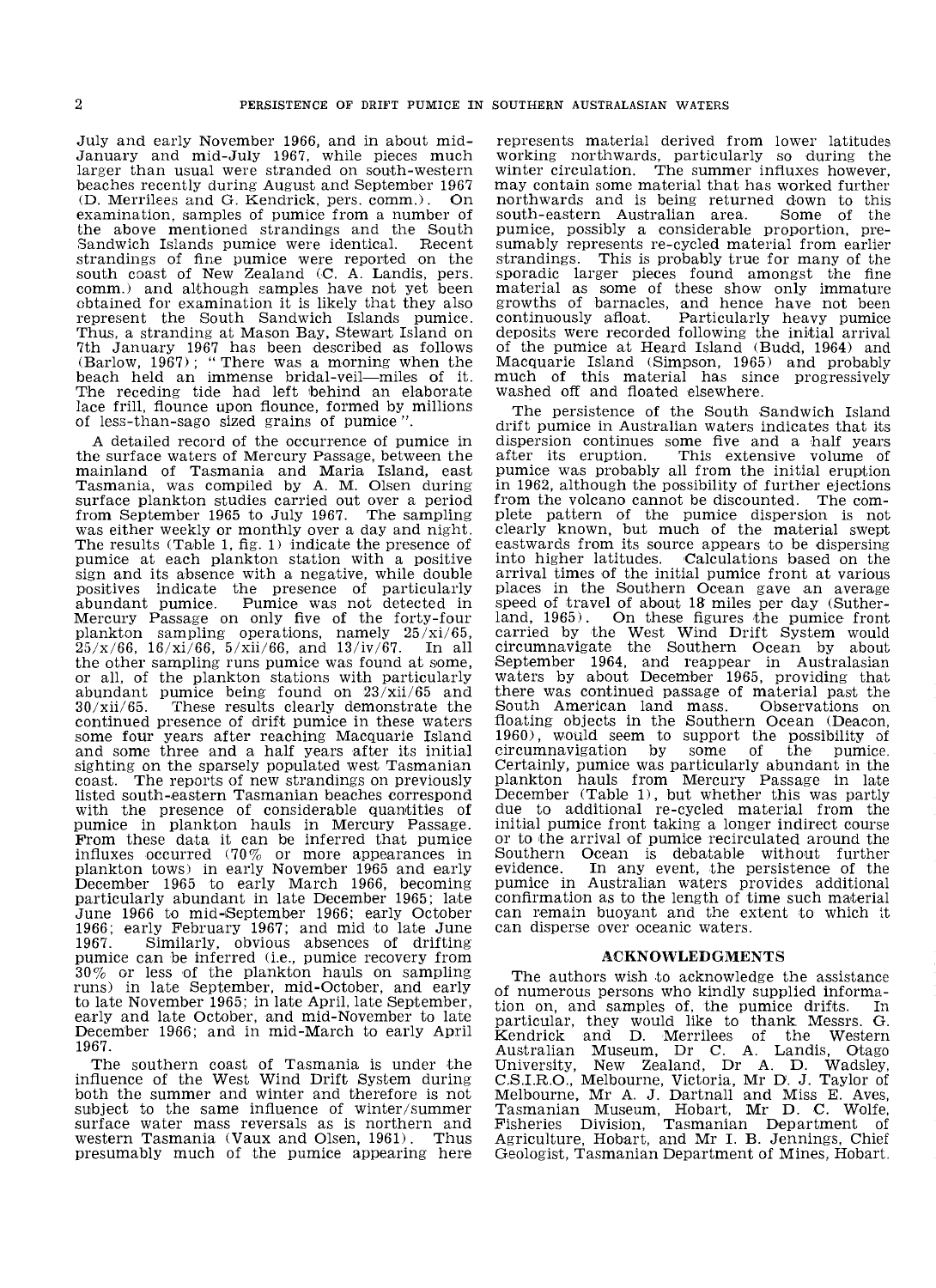

FIG. 1.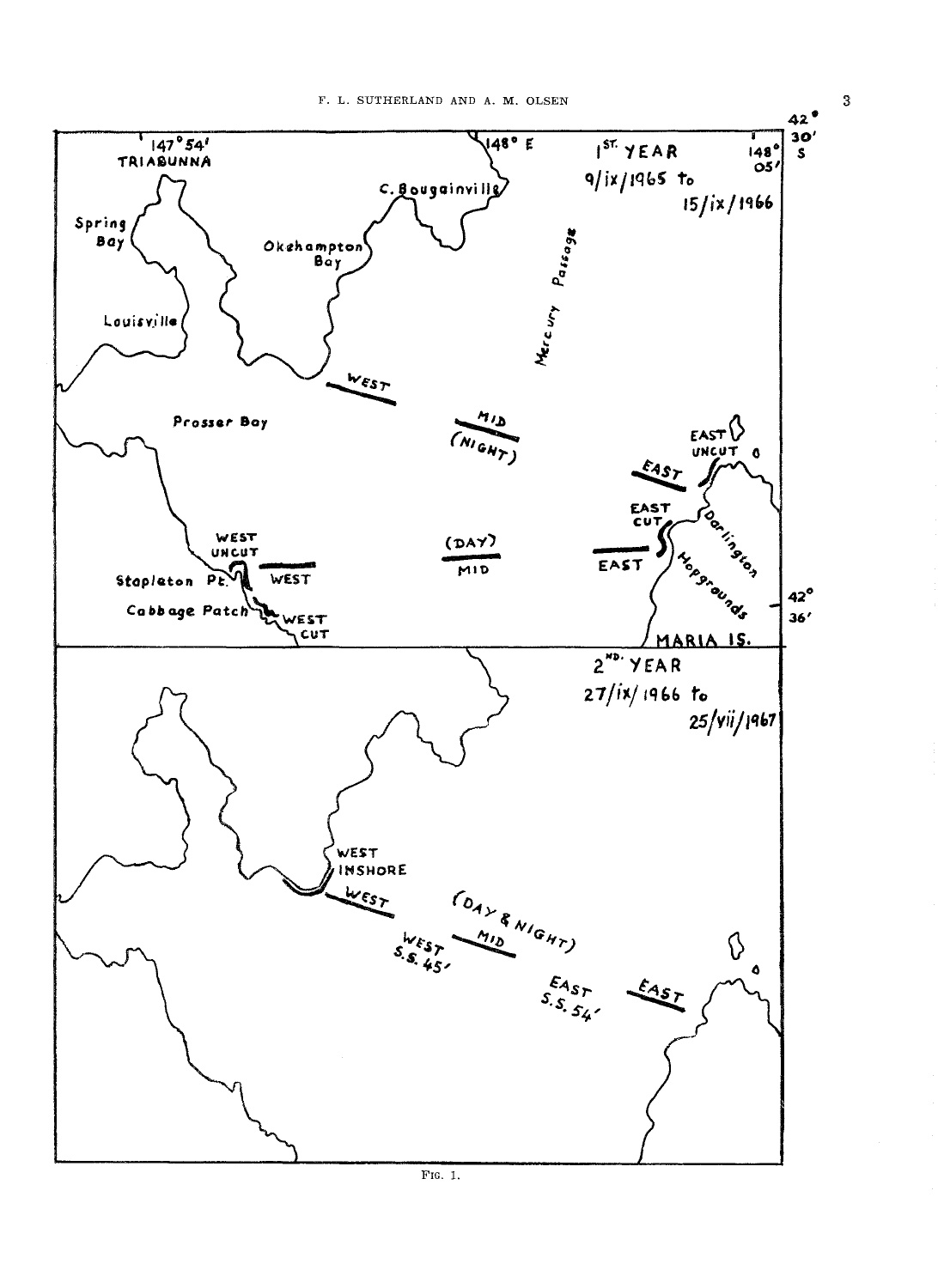# 4 PERSISTENCE OF DRIFT PUMICE IN SOUTHERN AUSTRALASIAN WATERS

# TABLE 1. OCCURRENCE OF PUMICE AT PLANKTON STATIONS IN MERCURY PASSAGE, E. TASMANIA

|                                  |                      |                      |                          |                          |                          | Day                      |                          |                               |                                          |                          | Night                       |                          |
|----------------------------------|----------------------|----------------------|--------------------------|--------------------------|--------------------------|--------------------------|--------------------------|-------------------------------|------------------------------------------|--------------------------|-----------------------------|--------------------------|
| Date                             |                      |                      | West                     | West                     | Trans Passage            |                          |                          | East                          | East                                     | Trans Passage            |                             |                          |
|                                  |                      |                      | Uncut                    | Cut                      | West                     | Mid                      | East                     | Uncut                         | Cut                                      | East                     | Mid                         | West                     |
| 9.9.65                           |                      | . .                  | $+$                      |                          |                          | $+$                      | $+$                      |                               | NO                                       | N <sub>0</sub>           | N <sub>0</sub>              | NO                       |
| WEEKLY-                          |                      |                      |                          |                          |                          |                          |                          |                               |                                          |                          |                             |                          |
| 22.9.65                          | . .                  | $\ddot{\phantom{0}}$ |                          |                          |                          |                          |                          |                               | $^{+}$                                   |                          |                             | $+$                      |
| 5.10.65<br>$\ddotsc$             | . .                  | $\ddot{\phantom{a}}$ |                          |                          |                          | $+$                      | $^{+}$                   | $+$                           |                                          |                          | $\div$                      |                          |
| 13.10.65<br>$\ddotsc$            | . .                  | . .                  |                          |                          |                          |                          | $^{+}$                   | $^{+}$                        | --                                       | $\overline{\phantom{a}}$ | —                           | -                        |
| 19.10.65<br>$\ddotsc$            | . .                  | $\ddot{\phantom{0}}$ | ---                      | -                        |                          | $+$                      | $+$                      | 수                             | $+$                                      | $+$                      | $ \leftarrow$               | $\overline{\phantom{a}}$ |
| 27,10.65<br>$\ddot{\phantom{a}}$ | . .                  | $\cdot$ .            |                          | $+$                      | $+$                      | $+$                      | +                        | $+$                           | $+$                                      |                          | -                           | ----                     |
| 3.11.65<br>$\ddot{\phantom{a}}$  | $\ddot{\phantom{0}}$ | $\ddot{\phantom{a}}$ | $+$                      | $+$                      |                          | $+$                      | $+$                      | $+$                           | $+$                                      | $+$                      | $\div$                      | $+$                      |
| 10.11.65<br>$\ddotsc$            | . .                  | $\ddot{\phantom{1}}$ | $+$                      | $+$                      |                          |                          | $\overline{\phantom{0}}$ |                               |                                          |                          |                             |                          |
| 18.11.65<br>$\ddotsc$            | . .                  | $\ddot{\phantom{1}}$ | —                        | $\overline{\phantom{0}}$ |                          |                          | 구                        | $\dashv$                      | $+$                                      |                          |                             |                          |
| 25.11.65<br>$\ddot{\phantom{0}}$ | . .                  | $\ddot{\phantom{1}}$ | ----                     |                          | $\overline{\phantom{a}}$ |                          | -                        |                               |                                          |                          |                             | ÷,                       |
| 3.12.65<br>$\ddotsc$             | $\ddot{\phantom{1}}$ | $\ddot{\phantom{a}}$ | $+$                      | $+$                      | $\pm$                    | $\hspace{0.1mm} +$       | $+$                      | $+$                           | $+$                                      |                          |                             |                          |
| 9.12.65<br>$\ddot{\phantom{0}}$  | . .                  | $\ddot{\phantom{0}}$ | $+$                      | $+$                      | $+$                      | $+$                      | $+$                      | $+$                           | $+$                                      | $+$                      | $\stackrel{1}{\rightarrow}$ | $+$                      |
| 15.12.65<br>$\ddot{\phantom{0}}$ | $\ddot{\phantom{a}}$ | $\ddot{\phantom{a}}$ | $+$                      | $+$                      |                          | --                       | 4                        | $+$                           | $+$                                      | $+$                      | $+$                         | $+$                      |
| 23.12.65<br>$\ddot{\phantom{0}}$ | . .                  | $\cdot$ .            | $++$                     | $++$                     | $++$                     | $++$                     | $++$                     | $+ +$                         | $+ +$                                    |                          | ---                         |                          |
| 31.12.65<br>$\ddots$             | . .                  | $\cdot$ .            | $+$                      | $+$                      | $+$                      | $+$                      | $+$                      | $+$                           | $+ +$                                    | $+$                      | $\frac{1}{1}$               | $+$                      |
| MONTHLY-                         |                      |                      |                          |                          |                          |                          |                          |                               |                                          |                          |                             |                          |
| 20. 1.66<br>$\ddot{\phantom{a}}$ | $\ddot{\phantom{1}}$ | $\ddot{\phantom{1}}$ |                          |                          | $+$                      | $+$                      |                          | $^{+}$                        | ╅                                        | $^{+}$                   | $\div$                      | $^{+}$                   |
| 2.66<br>9.<br>$\ddotsc$          | $\ddot{\phantom{0}}$ | $\ddot{\phantom{0}}$ | $+$                      | $+$                      | $+$                      | $+$                      | $^{+}$                   | $+$                           | $+$                                      | $\!+\!$                  |                             |                          |
| 3.66<br>9.<br>$\ddotsc$          | $\ddot{\phantom{0}}$ | $\ddot{\phantom{0}}$ | $+$                      | $+$                      | $+$                      | $+$                      | $+$                      | $+$                           | $+$                                      | $+$                      | $\frac{1}{+}$               | ÷                        |
| 4.66<br>21.<br>$\ddotsc$         | . .                  | $\ddot{\phantom{1}}$ | $\overline{\phantom{a}}$ | ---                      |                          | $+$                      | $+$                      |                               |                                          |                          | ----                        | -                        |
| 25.5.66<br>$\ddot{\phantom{a}}$  | . .                  | $\ddot{\phantom{1}}$ |                          | $+$                      | ÷                        | $+$                      | $+$                      | $+$                           | $+$                                      | $+$                      | $\div$                      | -                        |
| 21. 6.66<br>$\ddot{\phantom{a}}$ | $\ddotsc$            | $\ddot{\phantom{1}}$ | $+$                      | $+$                      | $+$                      | $+$                      | $+$                      | $+$                           | $+$                                      | $+$                      | $+$                         | $^{+}$                   |
| 26. 7.66<br>$\sim$               | $\ddot{\phantom{1}}$ | $\bullet$            | $\sim$                   | --                       | $\overline{\phantom{0}}$ | $\overline{\phantom{0}}$ | $\div$                   | $+$                           | $\rightarrow \hspace{-0.2em} \leftarrow$ | $+$                      | $\overline{\phantom{0}}$    | $+$                      |
| 18.8.66<br>$\ddot{\phantom{0}}$  | $\ddot{\phantom{1}}$ | $\ddot{\phantom{0}}$ | ---                      | $+$                      | $+$                      | $+$                      | -⊦                       | $-\ensuremath{\vdash}\xspace$ | $^{+}$                                   | $+$                      | $+$                         | $+$                      |
| 15. 9.66<br>$\ddot{\phantom{0}}$ | $\ddot{\phantom{1}}$ | $\ddot{\phantom{a}}$ | $+$                      | $+$                      | $+$                      | $+$                      | $+$                      | $+$                           | $\frac{1}{1}$                            | $+$                      | $\div$                      | $+$                      |

First year Plankton Tows 9/9/1965 to 15/9/1966.

NO - Not Occupied.

|                | Kelp Beds            |                      |                      | Location                       |
|----------------|----------------------|----------------------|----------------------|--------------------------------|
| West Uncut     | $\cdot$ .            | $\sim$ $\sim$        | $\cdot$ $\cdot$      | Stapleton Point                |
| West Cut       |                      | $\sim$ $\sim$        | $\ddot{\phantom{0}}$ | Cabbage Patch                  |
| $\rm East~Cut$ | $\ddot{\phantom{1}}$ | $\ddot{\phantom{1}}$ | $\cdot$ $\cdot$      | Hopgrounds, Maria Island       |
| East Uncut     | $\sim$               | $\sim$               | $\sim$               | Darlington, North Maria Island |

#### **ADDENDUM**

Drift pumice, similar in appearance to the South Sandwich Islands material, has washed ashore on the Juan Fernandez Archipelago, off South America, since August 1965 (Baker, 1967). This appears to indicate the passage of South Sandwich Islands pumice across the southern Pacific, driven by the West Wind DrIft into the northerly flowing Humbolt Current.